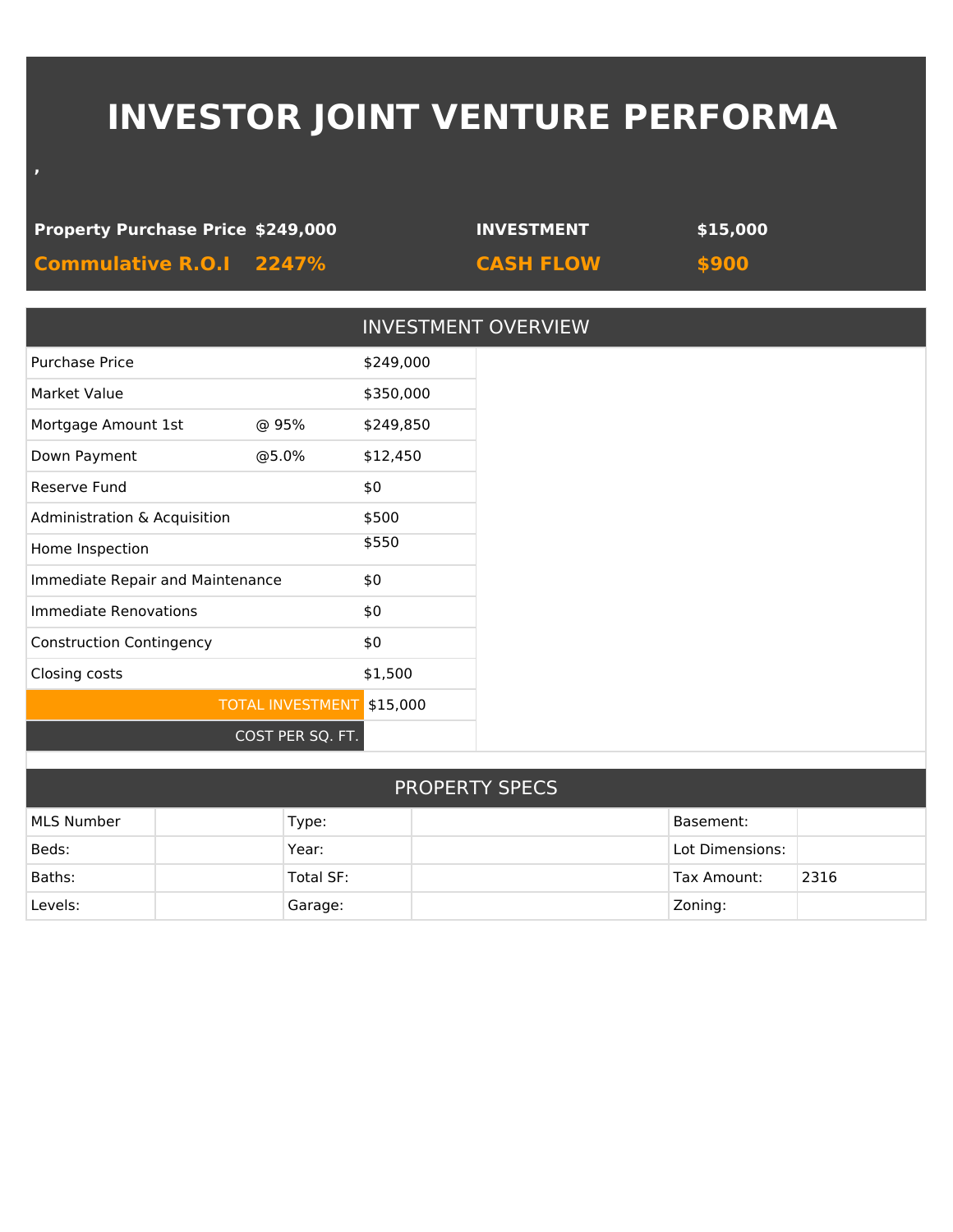#### HIGHLIGHTS **FLOOR PLANS**

## ESTIMATED MONTHLY EXPENSES & CASH FLOW

### FINANCING

| Mortgage Amount 1st               |                 | @ 95%                          | \$1,197 |
|-----------------------------------|-----------------|--------------------------------|---------|
|                                   |                 | <b>TOTAL DEBT FINANCING</b>    | \$1,197 |
|                                   |                 |                                |         |
| <b>COST</b>                       |                 |                                |         |
| Condo Fees (if applicable)        |                 |                                | \$0     |
| <b>Utilities</b>                  |                 |                                | \$0     |
| <b>Property Taxes</b>             |                 |                                | \$193   |
| Insurance                         |                 |                                | \$100   |
| Bookkeeping                       |                 |                                | \$0     |
| Property Management               | $^{\copyright}$ | 10%                            | \$160   |
|                                   |                 | <b>TOTAL RENTAL EXPENSES</b>   | \$453   |
|                                   |                 |                                |         |
| <b>SOFT COST</b>                  |                 |                                |         |
| <b>Vacancy Allowance</b>          | $^{\copyright}$ | 8%                             |         |
| Repairs and Maintenance Allowance | $^{\copyright}$ | 3%                             |         |
|                                   |                 | <b>TOTAL SOFT COST \$0</b>     |         |
|                                   |                 |                                |         |
| <b>CASH FLOW</b>                  |                 |                                |         |
| Monthly Rental Income             |                 |                                | \$2,550 |
| Minus Debt Financing              |                 |                                | \$1,197 |
| Minus Rental Expenses             |                 |                                | \$453   |
|                                   |                 | <b>TOTAL MONTHLY CASH FLOW</b> | \$900   |